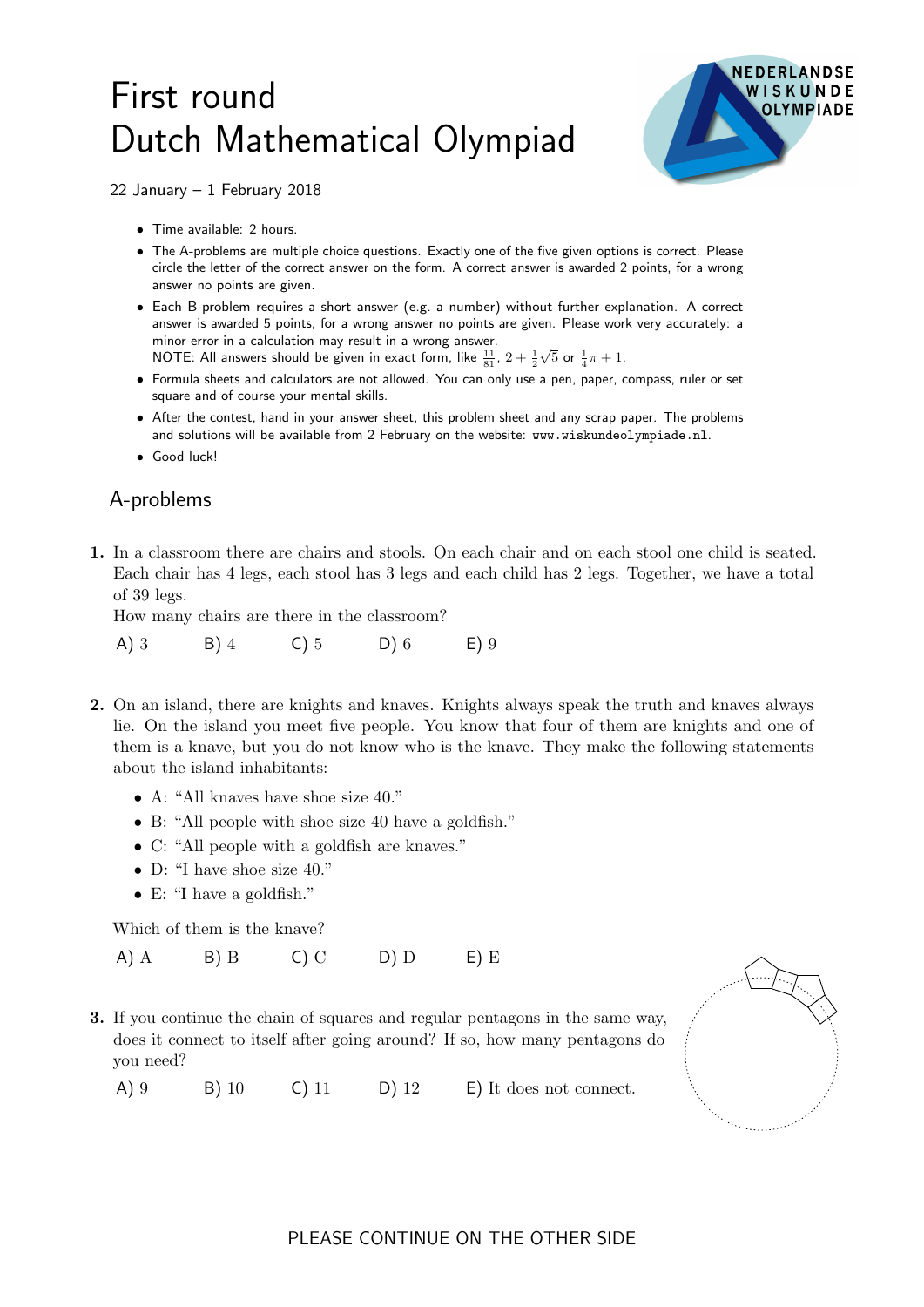- 4. Julian wants to compose a list of integers. He wants the list to be as long as possible. Each integer on the list must consist of one or more of the digits 1 to 9. Moreover,
	- each of the digits 1 to 9 is used exactly once;
	- no integer in the list is divisble by another integer in the list.

What is the maximum number of integers in Julian's list?

A) 4 B) 5 C) 6 D) 7 E) 8

- 5. Nine people are at a party. While entering, some of them shook hands. Quintijn is at the party and asks each of the others how many hands they shook. He gets eight different answers. How many hands did Quintijn shake?
	- A) 0 B) 1 C) 2 D) 3 E) 4
- **6.** Birgit is studying positive integers n for which n is divisible by 4,  $n + 1$  is divisible by 5, and  $n + 2$  is divisible by 6.

How many of such integers  $n$  are smaller than 2018?

A) 16 B) 17 C) 18 D) 33 E) 34

- 7. A frog starts in the point at coordinates  $(0, 0)$  in the plane. He can make three kinds of jumps:
	- from  $(x, y)$  to  $(x, y 5)$ ;
	- from  $(x, y)$  to  $(x 2, y + 3);$
	- from  $(x, y)$  to  $(x + 4, y + 9)$ .

Ahead, there are three juicy snacks that the frog would like to eat: a worm at (2013, 2018), a beetle at (2018, 2019), and a snail at (2018, 2023).

Which of these snacks can the frog reach?

| A) the worm and the snail | B) the beetle and the snail | C) the worm and the beetle |
|---------------------------|-----------------------------|----------------------------|
| D) only the beetle        | E) only the snail           |                            |

8. Harold draws a trapezium with parallel top and bottom sides. The length of the top side is smaller than the length of the bottom side. The two diagonals divide the trapezium into four triangles. The area of the upper triangle is called  $A$ , of the lower  $B$ , of the left  $C$ . and of the right D. An example of such a trapezium is depicted on the right.

Which of the following equalities holds for any such trapezium?

A)  $A + C = B + D$  B)  $A + D = B + C$  C)  $A + B = C + D$ D)  $A : B = D : C$  E)  $A : C = D : B$